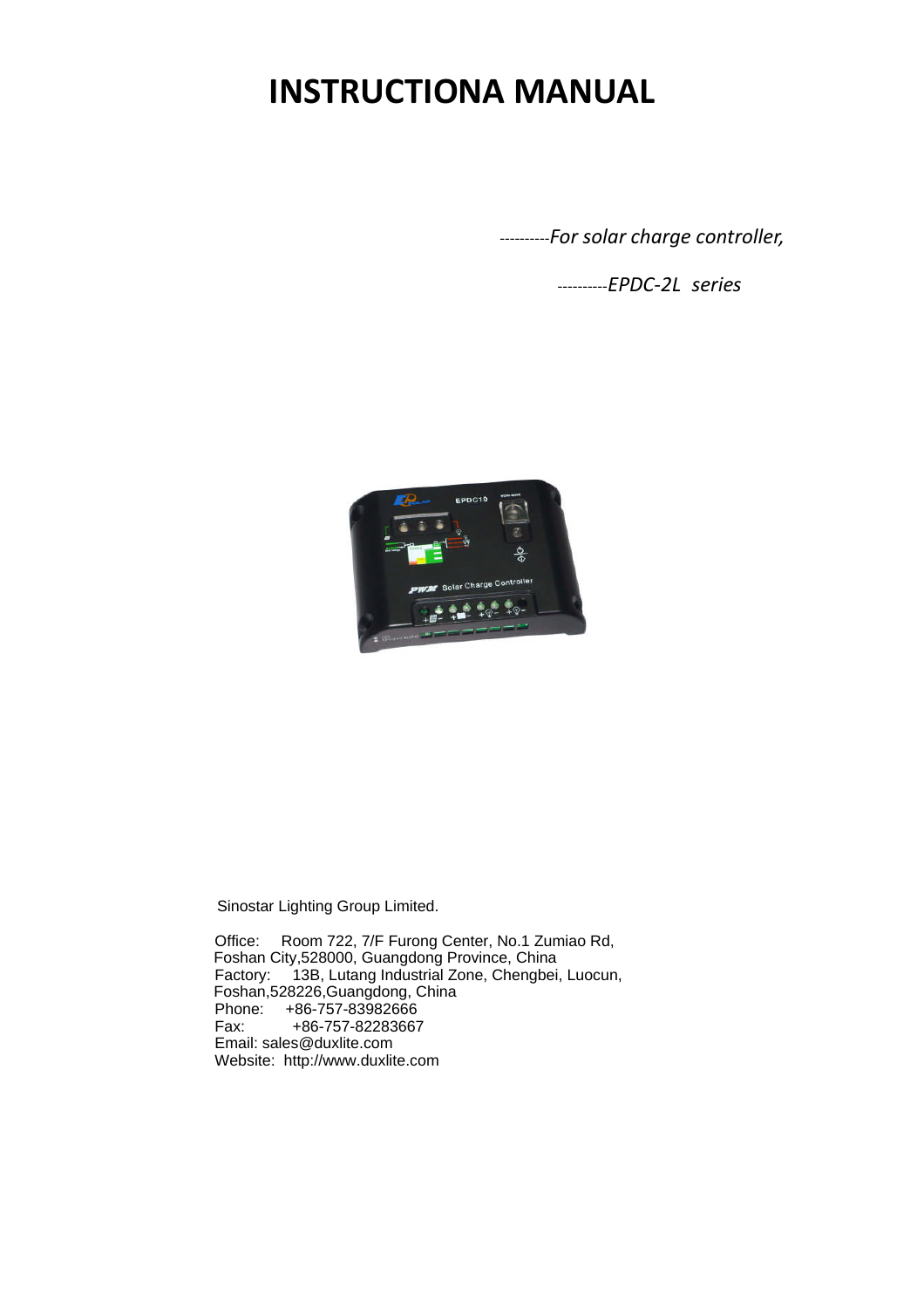#### **RATINGS (12V or 12/24V auto work)**

EPDC-2L-5, 12V or 12/24V auto-work, 5Amp EPDC-2L-10 12V or 12/24V auto-work, 10Amp *NOTES: For use with solar panels only*

#### **TECHNICAL INFORMATION**

|                                             | 12Volt  | 24Volt            |
|---------------------------------------------|---------|-------------------|
| <b>Rated solar input</b>                    | 5/10A   | 5/10A             |
| Rated load                                  | 5/10A   | 5/10A             |
| 25% Current overload                        | 1 min.  | 1 min.            |
| Load disconnect                             | 11.1V   | <b>22.2V</b>      |
| Load reconnect                              | 12.6V   | <b>25.20V</b>     |
| Equalization voltage (10 minutes)           | 14.6v   | 29.2v             |
| Boost voltage (10 minutes)                  | 14.4v   | 28.8 <sub>v</sub> |
| <b>Float voltage</b>                        | 13.6v   | 27.2v             |
| Temp Comp.(mV/°C)                           | $-30mV$ | $-60mV$           |
| Temperature: $-35^{\circ}$ to $+55^{\circ}$ |         |                   |

#### **QUICK START INSTRUCTIONS**

This section provides a brief overview of how to get started using the controller. However, please review the entire manual to ensure best performance and years of trouble-free service.

- 1. Mount the controller to a vertical surface. Allow space above and below the controller for air flow.
- 2. Make sure the PV and load currents will not exceed the ratings of the controller being installed.
- 3. It is recommended that the connections be made in order from 1 to 8. (see the following picture)



- Use with 12V or 24V batteries only
- Use with 12V or 24V systems only

- 4. Connect the **BATTERY** first. Use care that bare wires do not touch the metal case of the controller.
- 5. Connect the **SOLAR**(PV array) next. The green LED indicator will light if sunlight is present.
- 6. Connect the **LIGHT** last. If the red LED indicator lights, the battery capacity is low and should be charged before completing the system installation
- 7. Press the **BUTTON** as **6** or **7** to verify the system connecting.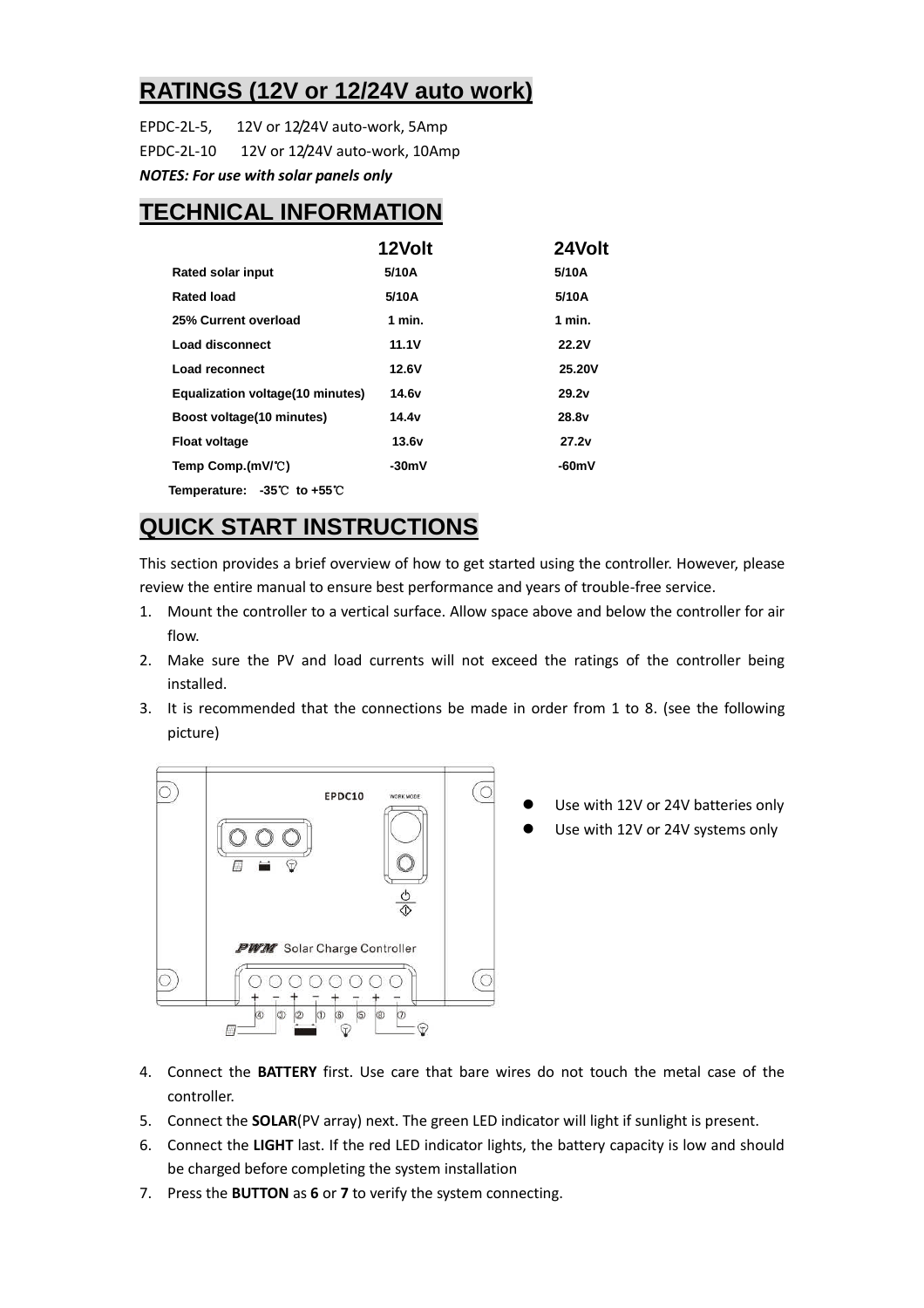#### **LIGHTING CONTROL OPTIONS**

8. Press the power switch for 5 seconds, and select the desired LIGHTING CONTROL option. The LED is on, which confirmed you have selected the right one.

 $\circ$ 

- 9. The controller requires 10 minutes of continuous transition values before it starts to work. These constraints avoid false transitions due to lightning or dark storm clouds.
- 10. 10 minutes off before the controller start to work.
- 11. A brief description follows below:

| 0,1,2,3,4,5,6,7 | For load 1                                                                         |
|-----------------|------------------------------------------------------------------------------------|
| For load 1      |                                                                                    |
| Number: 1       | 4 hours light is turn on after sundown                                             |
| Number: 2       | 6 hours light is turn on after sundown                                             |
| Number: 3       | 8 hours light is turn on after sundown                                             |
| Number: 4       | 10 hours light is turn on after sundown                                            |
| Number: 5       | 12 hours light is turn on after sundown                                            |
| Number: 6       | Lights remain turned off, ON/OFF mode                                              |
| Number: 7       | Test mode, lights on after it detects no light, lights off after it detects light. |



#### 0.,1.,2.,3.,4.,5.,6.,7. For load 2

| For load 2 |                                                                                    |
|------------|------------------------------------------------------------------------------------|
| Number: 1  | 3 hours light is turn on after sundown                                             |
| Number: 2  | 5 hours light is turn on after sundown                                             |
| Number: 3  | 7 hours light is turn on after sundown                                             |
| Number: 4  | 9 hours light is turn on after sundown                                             |
| Number: 5  | 11 hours light is turn on after sundown                                            |
| Number: 6  | Lights remain turned off, ON/OFF mode                                              |
| Number: 7  | Test mode, lights on after it detects no light, lights off after it detects light. |

| • DUSK to DAWN 0.           |  |
|-----------------------------|--|
| $-3$ HOURS ON $-1$ .        |  |
| $-5$ HOURS ON $2$ .         |  |
| $\cdot$ 7 HOURS ON $\_\$ 3. |  |
| $-9$ HOURS ON $\_4$ .       |  |
| $\cdot$ 11 HOURS ON 5.      |  |
| $\cdot$ ON/OFF 6.           |  |
| $\cdot$ TEST                |  |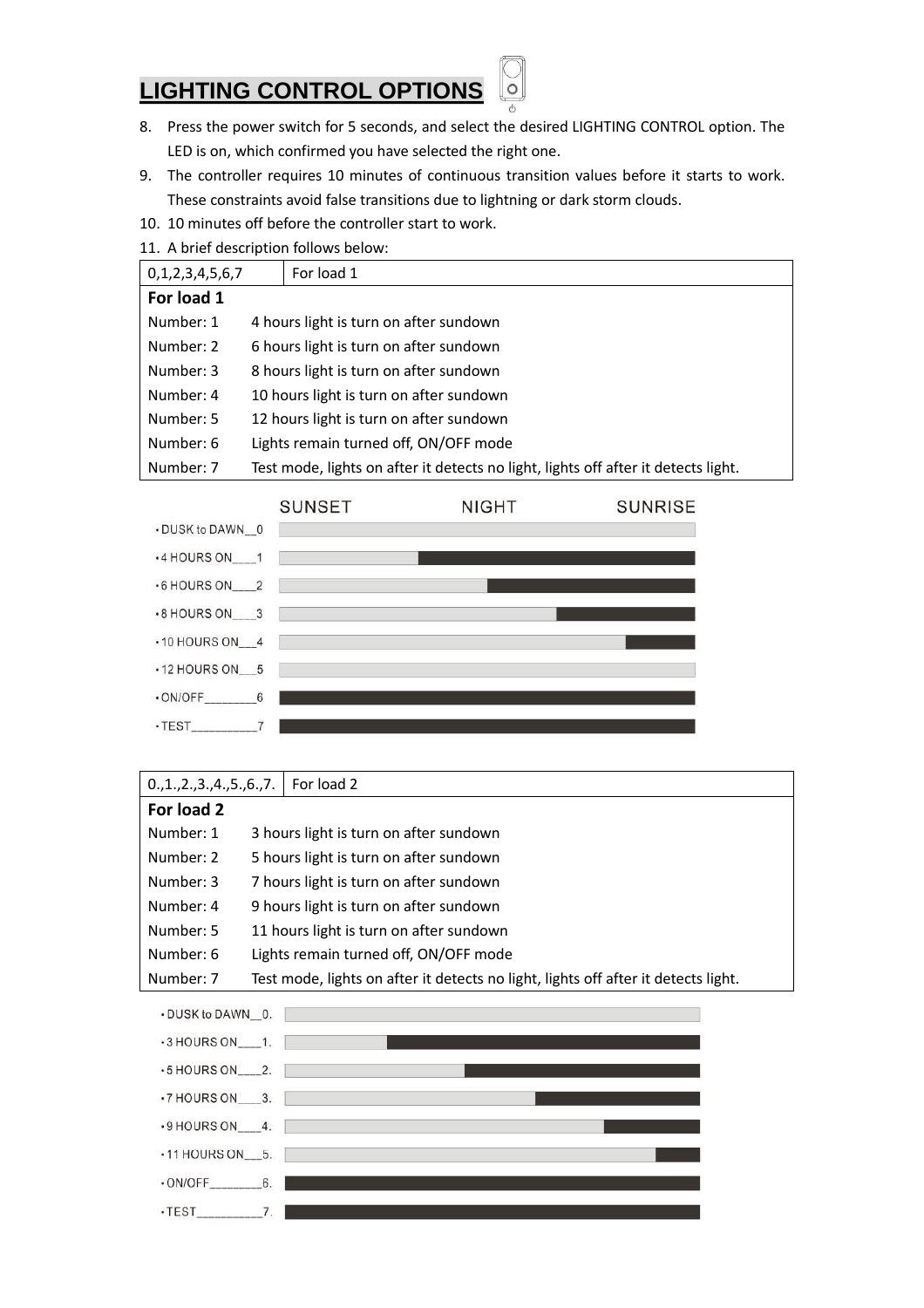## **LED INDICATOR**



Green ON when solar is charging battery Green blink when the system over voltage

Green ON when battery level in the right range Green slowly flashing when battery level full Yellow ON when battery level low Red ON when loads cut off



Red ON when the output is on. Red slowly flashing when its over load (the load amps is 1.25 times of rated current for 60 seconds, or the load amps is 1.5 times of rated current for 5 seconds) Red blink when the load is short-circuit.

… … … … … … … … … … … … … … … … … … … … … … … … … … … … … … … … … … … … … … … … … … … … … … … … … … … … … … … … ...

**… … … … … … …** … … … … … … … … … … … … … … … … … … … … … … … … … … … … … … … … … … … … … … … … … … … … … … … … … .

Please note:

1. the output will cut off once there is over load or short circuit. Press the power switch, the controller will resume to work after 30 seconds.

… … … … … … … … … … … … … … … … … … … … … … … … … … … … … … … … … … … … … … … … … … … … … … … … … … … … … … … … ...

*2.* After over discharged, the controller will resume to work when the battery is charged to 13.1V. *(for 12V system only, for 24v, use 2X)*

After over discharged, the controller will resume to work while you press the power switch, note the battery voltage needs to be over 12.6V.

| <b>TROUBLESHOOTING</b> |  |
|------------------------|--|
|                        |  |

- 1. Charging LED indicator is off when it is daytime
	- a. The green Charging LED should be on if its day time.
	- b. Check that the proper battery type has been selected.
	- c. Check that all wire connections in the system are correct and tight. Check the polarity(+ and -) of the connections
	- d. Measure the PV array open-circuit voltage and confirm it is within normal limits. If the voltage is low or zero, check the connections at the PV array itself. Disconnect the PV from the controller when working on the PV array.
	- e. Measure the PV voltage and the battery voltage at the controller terminals. If the voltage at the terminals is the same(within a few tenths of volts) the PV array is charging the battery. If the PV voltage is close to the open circuit voltage of the panels and the battery voltage is low, the controller is not charging the batteries and may be damaged.
- 2. Charging LED indicator is blinking
	- a. First check the operating conditions to confirm that the voltage is higher than specifications. Consider the temperature compensation of the controller's PWM setpoint. For example, at  $0^{\circ}\text{C}$  the controller will regulate at about 15.1 volts
	- b. Check that all wire connections in the system are correct and tight.
- 3. Load LED indicator is blinking, or flashing or on red(load not operating properly)
	- a. Check that the load is turned on. Check that no system fuses are defective.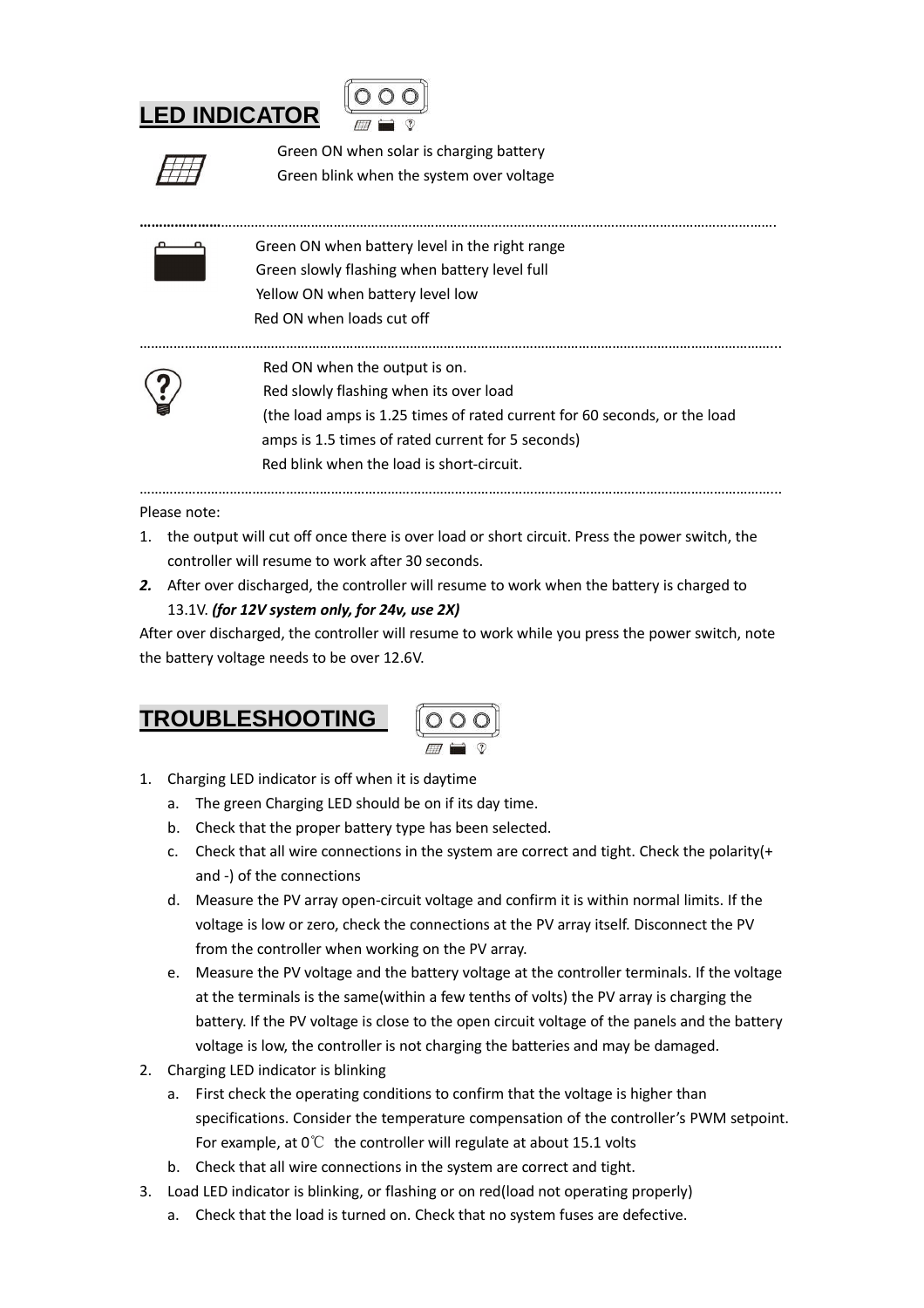- b. Check connections to the load, and other controller and battery connections. Make sure voltage drops in the system wires are not too high.
- c. If the LED indicator is blinking and no output, check if the load is short-circuit. Disconnect the load, and press the switch button, the controller will return to work after 30 seconds.
- d. If the LED indicator is flashing and no output, check if the load is over the rated power. Reduce the load, and press the switch button, the controller will return to work after 30 seconds.

#### **INSPECTION AND MAINTENANCE**

The following inspections and maintenance tasks are recommended at least once per year for best controller performance

- 1. Confirm that the correct battery type has been selected.
- 2. Confirm that the current levels of the solar array and load do not exceed the controller ratings.
- 3. Tighten all the terminals. Inspect for loose, broken, or burnt wire connections. Be certain no loose strands of wire are touching other terminals
- 4. Press the TEST button(number: 6 or 7) to verify the lights are working
- 5. Check that the controller is securely mounted in a clean environment. Inspect for dirt, insects and corrosion.
- 6. Check the air flow around the controller is not blocked.
- 7. Protect from sun and rain. Confirm that water is not collecting under the cover
- 8. Check that the controller functions and LED indicators are correct for the system conditions at that time.
- 9. Make sure the PV array is clean and clear of debris and snow. Confirm the array is oriented correctly for the installation location.

### **SYSTEM MAIN CIRCUIT DIAGRAM**